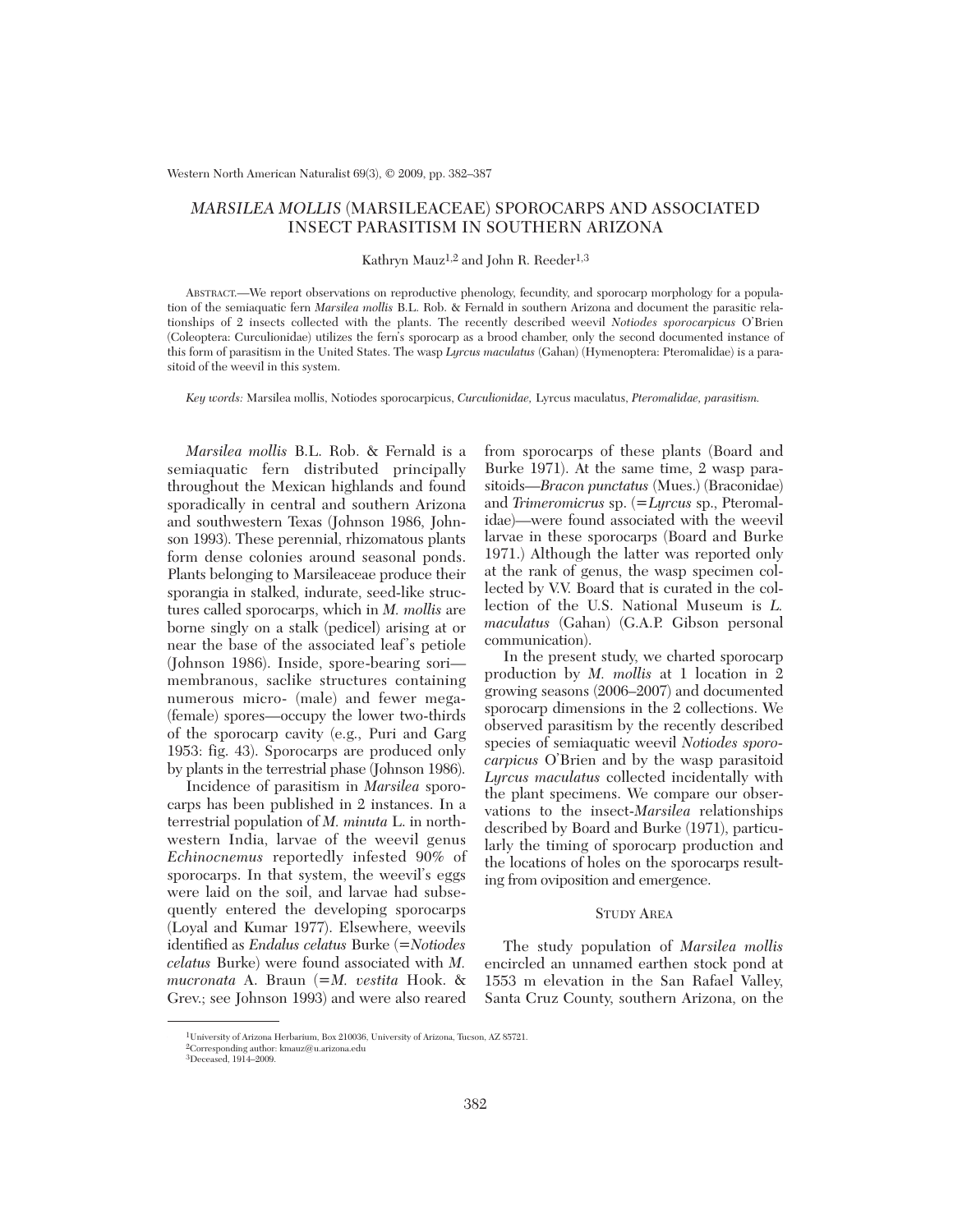west side of the Canelo Hills within the Coronado National Forest. With the exception of a shaded area under the canopy of an oak, *M. mollis* occupies the area of the pond floor that is seasonally exposed and inundated, and it extends to a narrow capillary fringe above the high-water mark. Minor grazing and watering activity by cattle occurs around the pond. The neighboring valley is a broad grassland punctuated by springs and typically dry arroyos with few trees, on the U.S. side of the international border with the state of Sonora, Mexico.

More than half of the annual rainfall in the semidesert grassland occurs in the 5 months (June–October) influenced by the North American Monsoon and residual tropical storms; on average, 271 mm falls near the study area during this season. Less than one-third of the annual total falls in the 4 winter months (December–March)—129 mm on average near the study area—and typically little, if any, rain falls in the late spring and late fall ("Monthly Rainfall Normals, 1971–2000, across Southeast Arizona"; available from: http: //www.wrh.noaa .gov/twc/climate/seaz\_rainfall\_normals.php [Canelo 1 NW station]; accessed Oct. 2006). The 2 rainfall years surrounding the study period differed markedly from each other. In summer 2005, the area received 294 mm of precipitation, followed by 54 mm of rainfall in winter 2005/2006. In contrast, 457 mm of rain fell in summer 2006, followed by 144 mm of rain in winter 2006/2007. Temperatures during the study period ranged from the monthly average high of 33 °C (June 2006) to the monthly average low of –5.3 °C (January 2007). Monthly average low temperatures in the area are typically below freezing for 3 months of the year (December–February). Temperature conditions were comparable between summer 2005 and summer 2006. In winter seasons, the 4-month average high temperature was 1.8 °C warmer and the 4-month average low temperature was 1.5 °C warmer in 2005/2006 than in 2006/2007 ("Southeast Arizona Monthly Cooperative Data"; available from: http://www.wrh.noaa. gov/twc/climate/coop/data.php [Canelo and Patagonia stations, Santa Cruz County]; last accessed Oct. 2007).

## **METHODS**

Fieldwork with the *Marsilea* was conducted between April 2006 and May 2007. On one date

in each year (10 May 2006 and 9 May 2007), clusters of terrestrial plants and their rhizomes were collected from the exposed floor of the southeast side of the pond. In 2006, plants were collected in a paper bag and allowed to desiccate prior to examination. By 2007, we were aware of the weevil's emergence behavior, so the paper bag was placed within a zip-seal plastic bag in order to trap emerging insects.

Sporocarps were removed from the collected plants after 6 weeks (when live insect emergence had long since ceased), and the dry plants were weighed and stored. Sporocarps were denuded using dissecting tools under a 10X binocular scope, sorted into mature (biconvex) and undeveloped (flat or essentially flat) fractions, and inspected for oviposition and exit holes. Counts were made of each of these fractions to document *Marsilea* fecundity and rates of parasitism among the samples.

Length, including the raphe (the attached portion of the pedicel), and width of 80 mature sporocarps from each year were measured with a digital caliper (Mitutoyo Corp., model NTD13-6C). Summary statistics (mean and 95% confidence interval around the mean) and one-way analysis of variance (ANOVA) comparing sporocarp dimensions between years were computed using JMP statistical software (SAS Institute, Inc. 2000).

In the 2006 sample, 20% of mature sporocarps with oviposition holes but without exit holes were selected for destructive examination of contents. These selections were made to document the wasp in collections from 2006, when the live insects were not seen. In the 2007 sample, locations of oviposition and completed exit holes were recorded for those sporocarps having both. Based on the conventional orientation of sporocarps in illustration (e.g., Puri and Garg 1953: 198; Johnson 1986: 19), the margin where the pedicel attaches is the posterior and is the perspective from which right and left sides are recognized. In this study, the end opposite the raphe is the anterior margin, and the "top" and "bottom" margins are referred to as superior and inferior, respectively.

An initial collection of *M. mollis* (26 April 2006) in which a live weevil larva was dis covered in a sporocarp led to the subsequent collection (10 May 2006) in which adult weevils were found with the plants. In the *Marsilea* collection of 2007, insects were captured individually in cellulose capsules as they emerged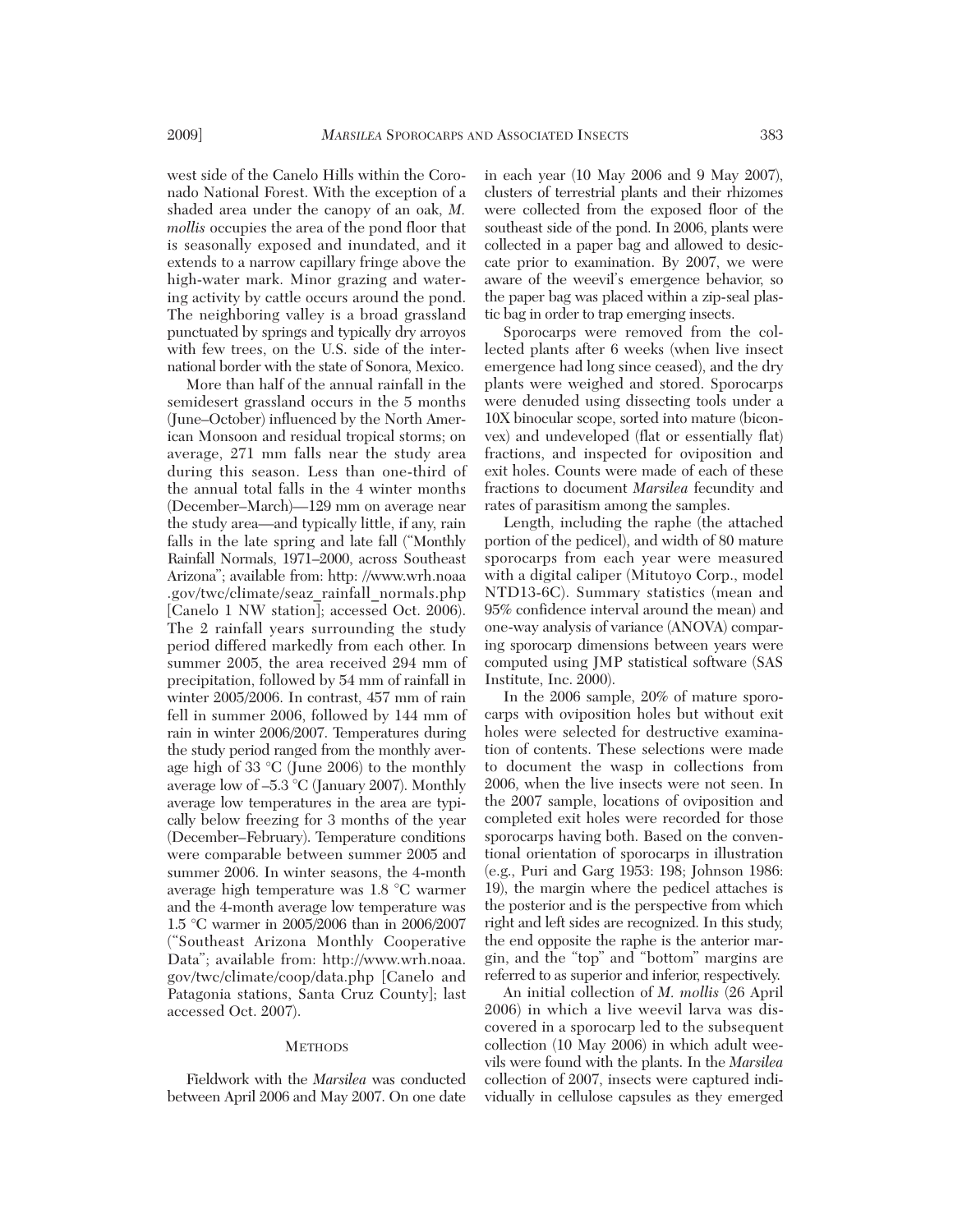into the outer collection bag, and they were later mounted for examination. Mounted specimens from both years have been deposited with the Entomology collection at University of Arizona (UAIC; Tucson). In addition, 2 specimens from the original collection of *Notiodes sporocarpicus* are in the collection of Charles W. O'Brien (CWOB; Green Valley, Arizona), and 6 *Lyrcus maculatus* were sent to the Canadian National Collection of Insects (CNC; Ottawa, Ontario), where their identities were verified. Remaining sporocarp samples reside with the first author (KM). Plant voucher specimens have been deposited at the University of Arizona Herbarium (ARIZ; Tucson).

### **RESULTS**

## Sporocarp Production by *Marsilea mollis*

Reproductive phenology of *Marsilea mollis* was documented by observation at intervals in the field. Sporocarps were not observed on 17 February 2007 (KM). Young sporocarps were seen on 26 March 2007 (JR), and a heavy crop of green sporocarps was present on 23 April 2007 (KM). In both 2006 and 2007, substantially mature sporocarps were predominant in May: 78% were mature on day-of-year 130 in 2006, and 84% were mature on day-of-year 129 in 2007. Sporocarps were not found on terrestrial plants on 14 July 2006 (KM), a time when both terrestrial and aquatic phases of *M. mollis* were present at the study site.

Fecundity differed markedly between the 2 years. *Marsilea mollis* specimens yielded 790 (2006) and 1328 (2007) sporocarps for 14.2 g (2006) and 11.2 g (2007) dry weight of plants collected. Total yield, including undeveloped sporocarps, was 56 (2006) and 119 (2007) sporocarps per gram dry weight of plants. Mature sporocarps numbered 44 (2006) and 100 (2007) per gram dry weight of plants in these samples. Undeveloped sporocarps on the collection dates could have been immature or else abortive. Damage other than oviposition and exit holes (possibly a result of insect feeding) was observed on 52% (2006) and 25% (2007) of undeveloped sporocarps and may have been a factor in the failure of sporocarps in these fractions to grow.

Mature sporocarps  $(n = 160)$  from the study site averaged 3.33 mm (95% CI 3.29–3.37 mm) long and 2.53 mm (95% CI 2.51–2.56 mm) wide. Lengths ranged from 2.52 to 3.97 mm and

were, on average, 0.14 mm greater in 2006 than in 2007 ( $F_{1, 158} = 13.8$ ,  $P = 0.0003$ ). Widths ranged from 2.06 to 2.97 mm and were, on average, 0.09 mm greater in 2006 than in 2007  $(F_{1, 158} = 12.6, P = 0.0005)$ . Although these differences between years were statistically significant, the ratio between length and width did not differ between years  $(F_{1, 158} = 0.66,$  $P = 0.42$ .

# Parasitic Relationships Involving *Marsilea mollis* Sporocarps

Use of the *Marsilea mollis* sporocarp as a brood chamber by the weevil *Notiodes sporocarpicus* was documented by counting sporocarps with oviposition holes. According to Board and Burke (1971), an oviposition hole is chewed by the female weevil through the wall of the sporocarp and then sealed after an egg has been placed inside. Oviposition holes in our samples were about 0.1 mm wide and often did contain a plug of differently colored material (Fig. 1). Oviposition holes were observed on 19% (2006) and 28% (2007) of mature sporocarps and on 24% (both 2006 and 2007) of undeveloped sporocarps in the samples.

Exit holes are made by adults of both the weevil and its wasp parasitoid. Those definitively made by *Notiodes sporocarpicus* (i.e., those where the weevil was still inside the sporocarp or where the adult emerged into a sealed capsule) were uniformly about 1.0 mm across. To emerge, the weevil first chews a circle through the inner wall of the sporocarp, leaving a thin layer of epidermis intact. Then it finally chews through this layer to complete the emergence (Fig. 1). Exit holes defini tively made by *Lyrcus maculatus* were smaller (0.4–0.5 mm) but variable in size. In total, incipient and completed exit holes were observed on 7% (2006) and 14% (2007) of mature sporocarps in the samples analyzed.

Locations of oviposition and exit holes varied but seldom coincided with each other in the combined sample from 2006 and 2007: of 67 sporocarps with exit holes that had been initiated but not completed, only 2 had an oviposition hole on the site of the incipient exit hole; of 134 sporocarps with completed exit holes, only 1 exit hole appeared to have obliterated the oviposition hole. In the 2007 sample, ovipo sition holes were observed in all quadrants and margins of the sporocarps (Fig. 2a), with more sited in the inferior half (48%) and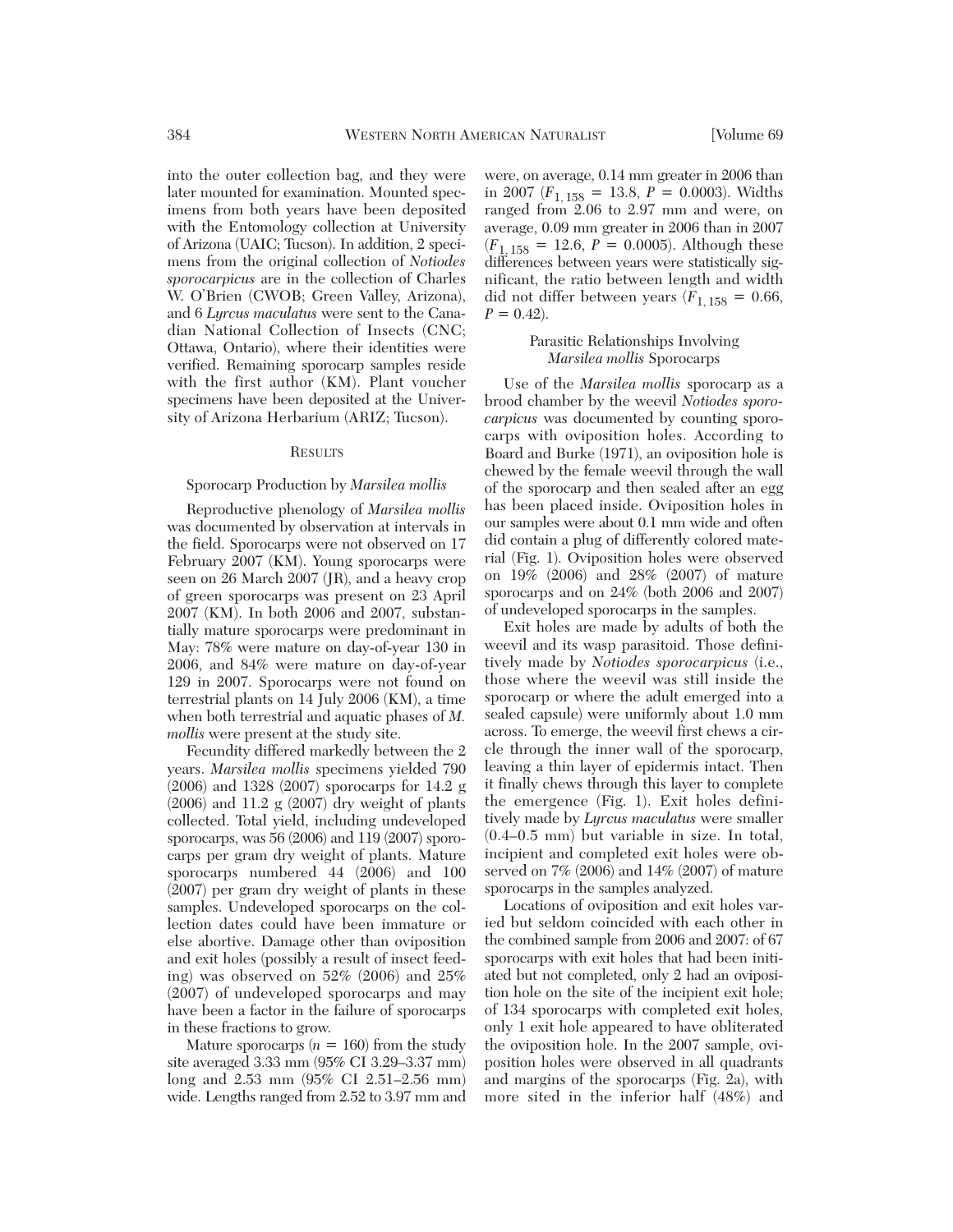

Fig. 1. Sporocarp of *Marsilea mollis* (left side) exhibiting signs of parasitism (Mauz & Reeder #2006-S014; UAIC). Arrow indicates an oviposition hole plugged with whitish material. The exit hole in the anterior-inferior position was made by the weevil *Notiodes sporocarpicus*. Its snout and forelegs are visible in the opening. Numbered scale divisions are in millimeters.

anterior (56%) than in the superior half (36%) and posterior (30%). Exit holes occurred predominantly in the inferior half (82%) and anterior (60%), and uncommonly in the superior half (3%) and posterior (21%) regions of the sporocarps. Nearly half of all exit holes observed in this sample were in the anterior-inferior quadrant (Fig. 2b).

To document wasp parasitoid occurrence in 2006, the year when emerging adult insects were not collected, a  $20\%$  sample  $(n = 19)$  of mature sporocarps that had oviposition holes but not exit holes was subjected to destructive analysis: the sporangial contents of 15 sporocarps were intact, 2 each contained 1 *Notiodes sporocarpicus* larva, and 2 each contained a single adult *Lyrcus maculatus.* In the 2007 collection, from which emerging insects were systematically captured, 18 weevils emerged over 34 days, and 37 wasps emerged over 26 days. Additionally, among 111 sporocarps with completed exit holes in the sample from 2007, 13 still each contained a weevil, and 1 still contained a wasp.

## **DISCUSSION**

On the basis of fertile herbarium specimens, Johnson (1986) indicated that sporocarps in

Arizona populations of *Marsilea mollis* are produced, or are at least present on the plants, from May to October. We suggest that sporocarp production in this southern Arizona population of *M. mollis* is limited to the springtime months (March–May), although sporocarps of the same year may persist on some plants beyond this time frame.

Sporocarp production in spring 2007 was more than twice that of spring 2006. Although a period of 2 years is unlikely to capture the range of variability in the plant's fecundity, these results qualitatively reflect differences in weather conditions—notably the much-drierthan-average and warmer winter of 2005/2006, and the wetter-than-average and cooler winter of 2006/2007 (see Study Area, above). It is possible that in 2006–2007 these conditions promoted greater effective moisture in the soil across the *Marsilea* zone (the pond floor between lowstand and highstand) during the period when sporocarps were being produced. In contrast to sporocarp production, rates of parasitism as evidenced by oviposition holes were comparable between the 2 years.

Use of the *Marsilea mollis* sporocarp as a brood chamber by *Notiodes sporocarpicus* appears to be obligatory. In contrast, the tiny wasp *Lyrcus maculatus* is a common and widespread parasitoid of a wide range of insect hosts that are, in turn, associated with a variety of plant species (Gibson et al. 2006). *Lyrcus mac ulatus* is one parasitoid of *N. celatus* in the only other published *Notiodes*-*Marsilea* system, in Texas (Board and Burke 1971); however its specificity to the analogous system in this study is unknown, as is its possible association with other hosts in the study area.

Oviposition holes were observed on both undeveloped and mature sporocarps collected at one time in the growing season, and both larval and adult weevils were found in mature sporocarps in this sample. The presence of different stages of weevil development indicates multiple episodes of oviposition in the *Marsilea mollis* population. We cannot say, however, whether this represents different cohorts of eggs that were all deposited in young sporocarps; or whether egg deposition occurs at different times indiscriminate of sporocarp development (and whether sporocarp maturity at the time of oviposition bears upon egg or larval fate); or even whether the young sporocarps in the sample had, in fact, been injured by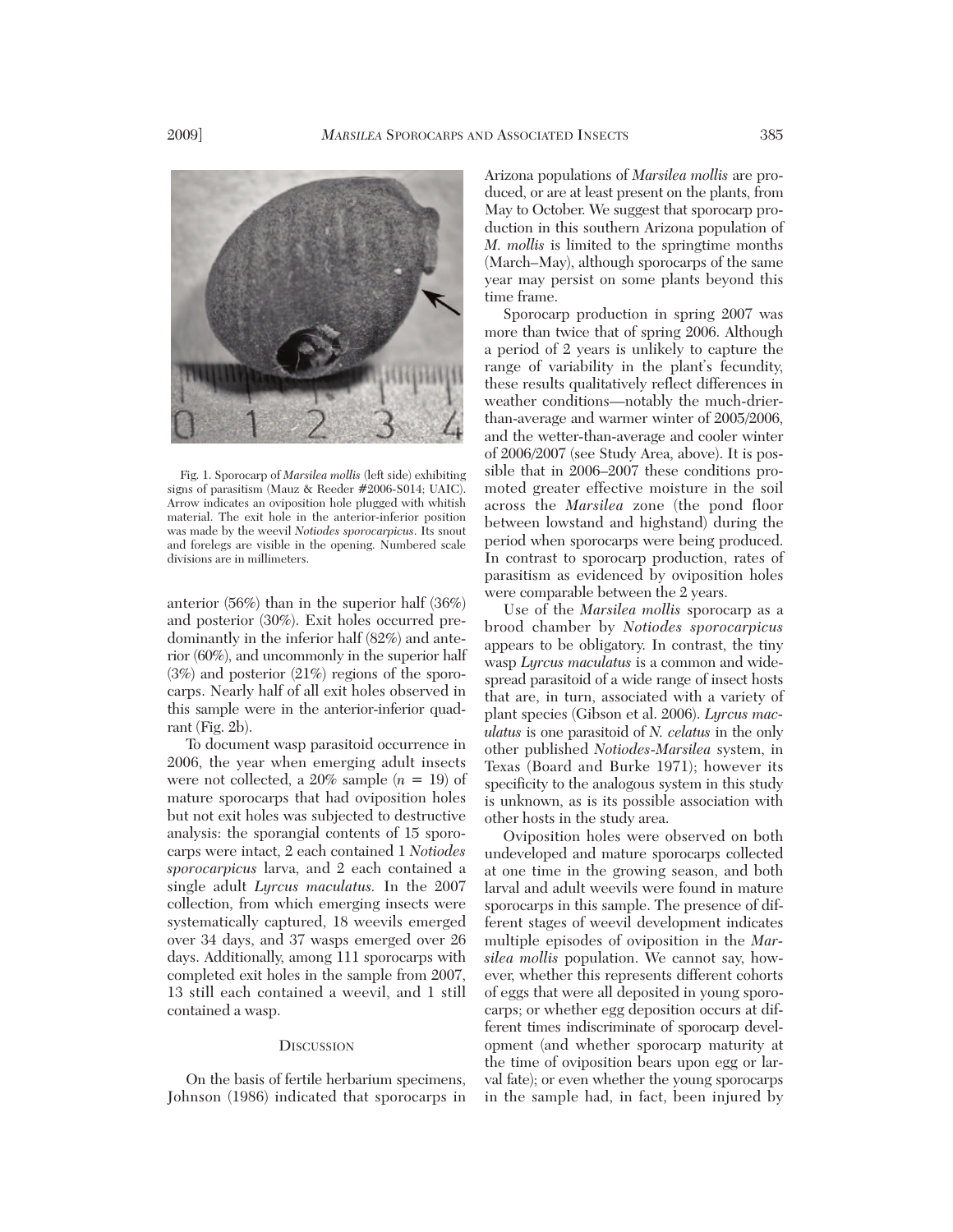

Fig. 2. Locations and counts of (a) oviposition ( $n = 126$ ) and (b) completed exit ( $n = 111$ ) holes for 111 mature sporocarps collected in 2007. The pedicel is at the center of each schematic sporocarp diagram; the gray box represents the perimeter of the sporocarp.

oviposition and thus were halted in their development. Although they did not comment on sporocarp development at the time of oviposition, Board and Burke (1971) noted several overlapping generations of *Notiodes celatus* in which the developmental cycle lasted 3–4 weeks—occurring during the reproductive season of *M. vestita,* that in their locality in southern Texas begins at least as early as June and lasts into September. The sporocarp production season of *M. mollis* is relatively abbreviated, but it is possible that, if its developmental cycle is similar to that of *N. celatus,* 2–3 generations of *N. sporocarpicus* could emerge within this time frame.

Sporocarp size in *Marsilea mollis* appears to restrict brood size to one individual of *Notiodes sporocarpicus* per sporocarp. Although a fraction of sporocarps showing evidence of parasitism had more than one oviposition hole, none in which an adult insect (weevil or wasp) was found contained more than one individual. In contrast, Board and Burke (1971) reported up to 5 *N. celatus* larvae in a single sporocarp of *M. vestita.* While the length of

adult *N. celatus* (range 1.90–3.00 mm, *n* = 187; C.W. O'Brien unpublished data) is about 1.2 times that of *N. sporocarpicus*, the sporocarps of *M. vestita* are, on average, up to 2 times longer (range 3.6–7.6 mm long) and wider (range 3.1–6.5 mm wide) than the sporocarps of *M. mollis* (Johnson 1986, Johnson 1993).

Our observations of oviposition and exit holes contradict the suggestion by Board and Burke (1971) that a new adult *Notiodes celatus* weevil emerges at the site of the oviposition hole in the sporocarp of *Marsilea vestita.* On the contrary, it was exceedingly uncommon for the 2 hole locations to coincide in the sample of *M. mollis* sporocarps analyzed. Furthermore, there is a clear bias toward emergence in the inferior half of the sporocarp. This pattern certainly reflects the anatomy of the sporocarp: the lower two-thirds of the sporocarp cavity is occupied by the edible spores and, once those have been consumed, becomes the pupation chamber for the weevil. The close correspondence in size between sporocarps of *M. mollis* and adults of *N. sporocarpicus* leaves little or no room for the rigid adult weevil to